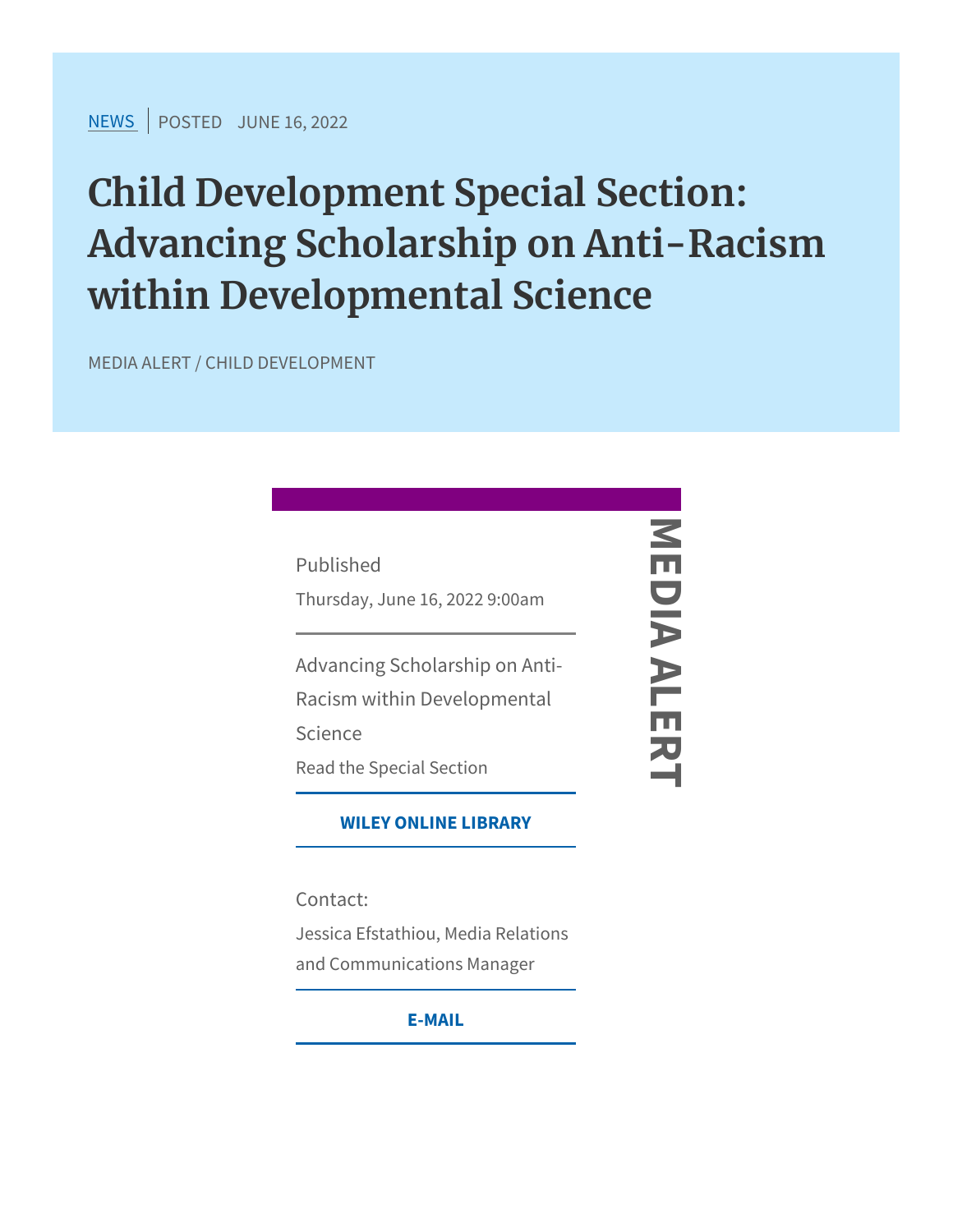WASHINGTON, D.C. - The deaths of George Floyd, Ahmaud Arbery, a global health pandemic, brought about a renewed call to action d policy, and practice. More recent events such as the racist shootin the need to help inform the development of anti-racism in children attention to developmental stages. At the same time, there are few constructs, and we know little about the development of anti-racism of development.

A special section Offild Developmentapublished by the Society for Researc Development (SRCD), sought to address this gap by highlighting sc attends to the development of anti-racism in children across contex developmental stages (e.g., early childhood through emerging adulthood).

The articles featured in Advancing Scholarship on Anti-racism with demonstrate the possibility for developmental science to address c development of, precursors to, and outcomes associated with anti-r editor and Associate Professor of Psychology at the University of N Cooper. Although understanding the ways that racism impacts deve important line of inquiry, to truly advance anti-racism research, de engage in critical self-reflection, committing to examination and re foundations, our incorporation of interdisciplinary perspectives, ou design, our contextual conceptualizations, and our approaches to in

Articles in this Speciaflr**eSee-otbi-ofree-wid hiree** months/on the Wiley Online of August 2022 and include: /

- How age and race affect the frequency, timing, and content of children by Jessica Sullivan, Leigh Wilton and Evan P. Apfelba
- Parent socialization and anti-racist ideology development in W contexts matter? by Ciara Smalls Glover, Fatima Varner and Ka